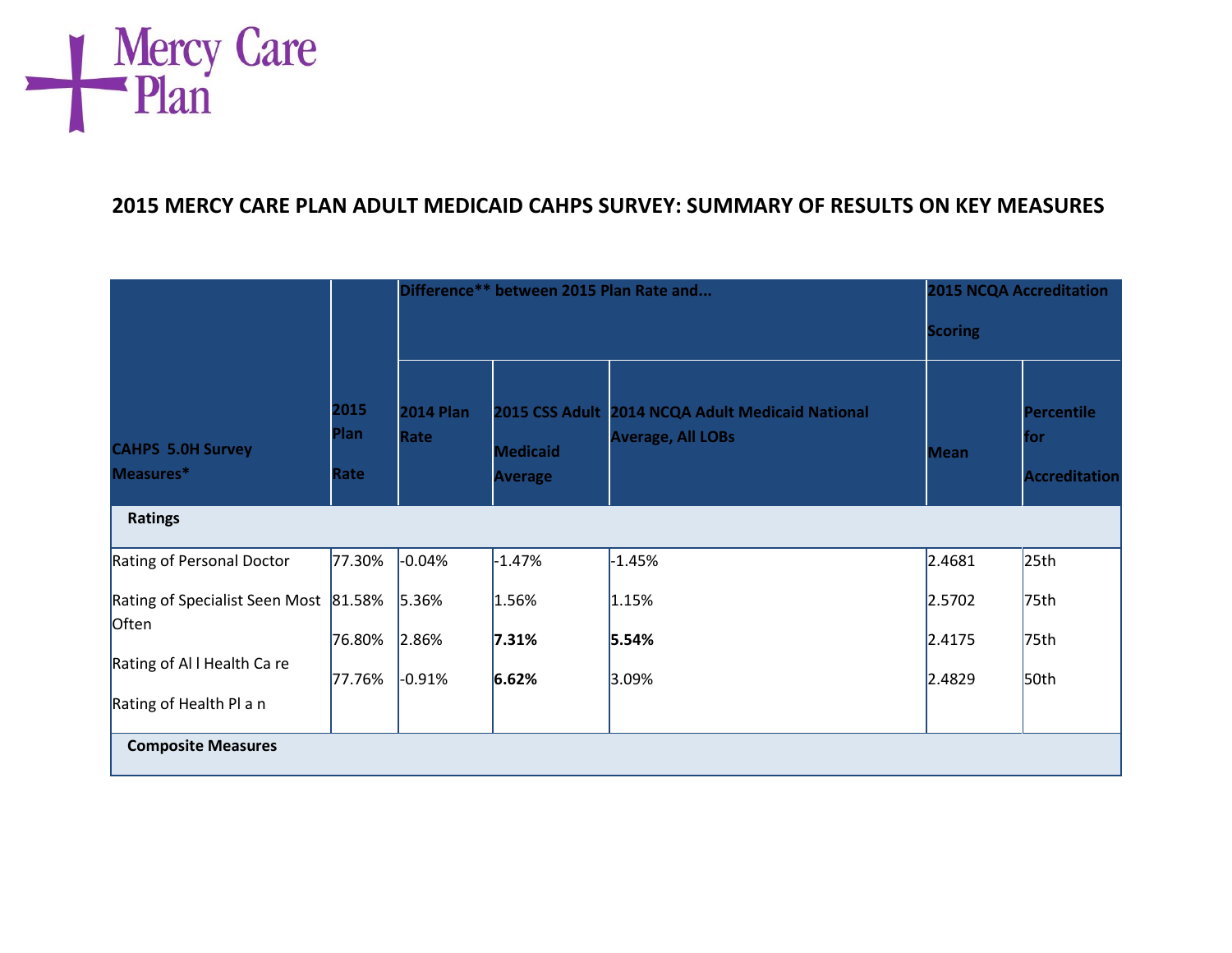## Getting Needed Ca re Getting Ca re Quickly How Well Doctors Communicate Customer Service Shared Decision Making 79.71% 82.07% 89.16% 86.18% 79.77%  $-5.20%$  $1.17%$  $-0.35%$  $-0.94%$  No data \*  $-0.13%$  $-0.58%$  $-1.47%$  $0.50%$ 0.30%  $-0.74%$ 1.08%  $-0.33%$  $-0.33%$  No data \* 2.3315 2.4054 2.5944 2.4877  $25<sub>th</sub>$  $25<sub>th</sub>$ 75th  $25<sub>th</sub>$ Not calculated Not scored  **Additional Content Areas** Health Promotion and Education Coordination of Care 67.68% 78.61%  $-1.48%$  $1.55%$ **-5.98%**  -4.73%  $-3.97%$  $-0.63%$ 2.3535 2.3284 Not scored Not scored

Mercy Care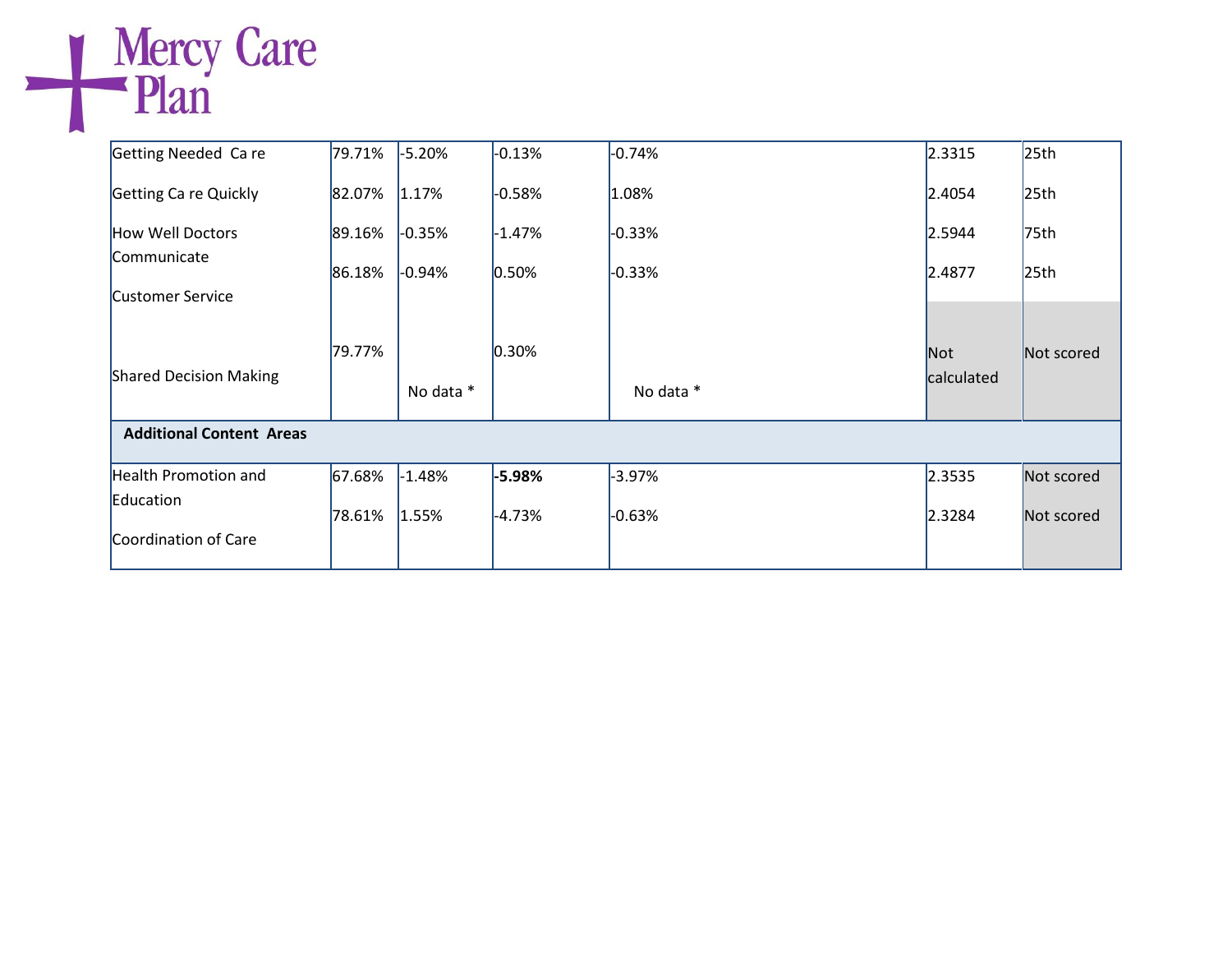

## **2015 MERCY CARE PLAN CHILD MEDICAID CAHPS SURVEY: SUMMARY OF RESULTS ON KEY MEASURES**

|                                |                  |                                         |                         |                                                      | <b>2015 NCQA Accreditation</b> |                       |
|--------------------------------|------------------|-----------------------------------------|-------------------------|------------------------------------------------------|--------------------------------|-----------------------|
|                                | <b>2015 Plan</b> | Difference** between 2015 Plan Rate and | <b>Scoring</b>          |                                                      |                                |                       |
|                                | Rate             |                                         | 2015 CSS Child          | 2014 NCQA Child                                      |                                |                       |
|                                |                  | 2014 Plan Rate                          | <b>Medicaid Average</b> | <b>Medicaid National</b><br><b>Average, All LOBs</b> |                                | <b>Percentile for</b> |
| <b>CAHPS 5.OH Survey</b>       |                  |                                         |                         |                                                      | <b>Mean</b>                    | <b>Accreditation</b>  |
| Measures*                      |                  |                                         |                         |                                                      |                                |                       |
| <b>Ratings</b>                 |                  |                                         |                         |                                                      |                                |                       |
| Rating of Personal Doctor      | 88.94%           | 0.79%                                   | 0.25%                   | 1.30%                                                | 2.6950                         | 90 <sub>th</sub>      |
| Rating of Specialist Seen Most | 90.60%           | 6.34%                                   | 5.62%                   | 5.59%                                                | 2.7114                         | 90th                  |
| Rating of All Health Ca re     | 88.27%           | 1.83%                                   | 2.82%                   | 3.58%                                                | 2.6583                         | 90th                  |
| Rating of Health Pl a n        | 89.78%           | 2.01%                                   | 5.68%                   | 5.29%                                                | 2.7180                         | 90 <sub>th</sub>      |
| <b>Composite Measures</b>      |                  |                                         |                         |                                                      |                                |                       |